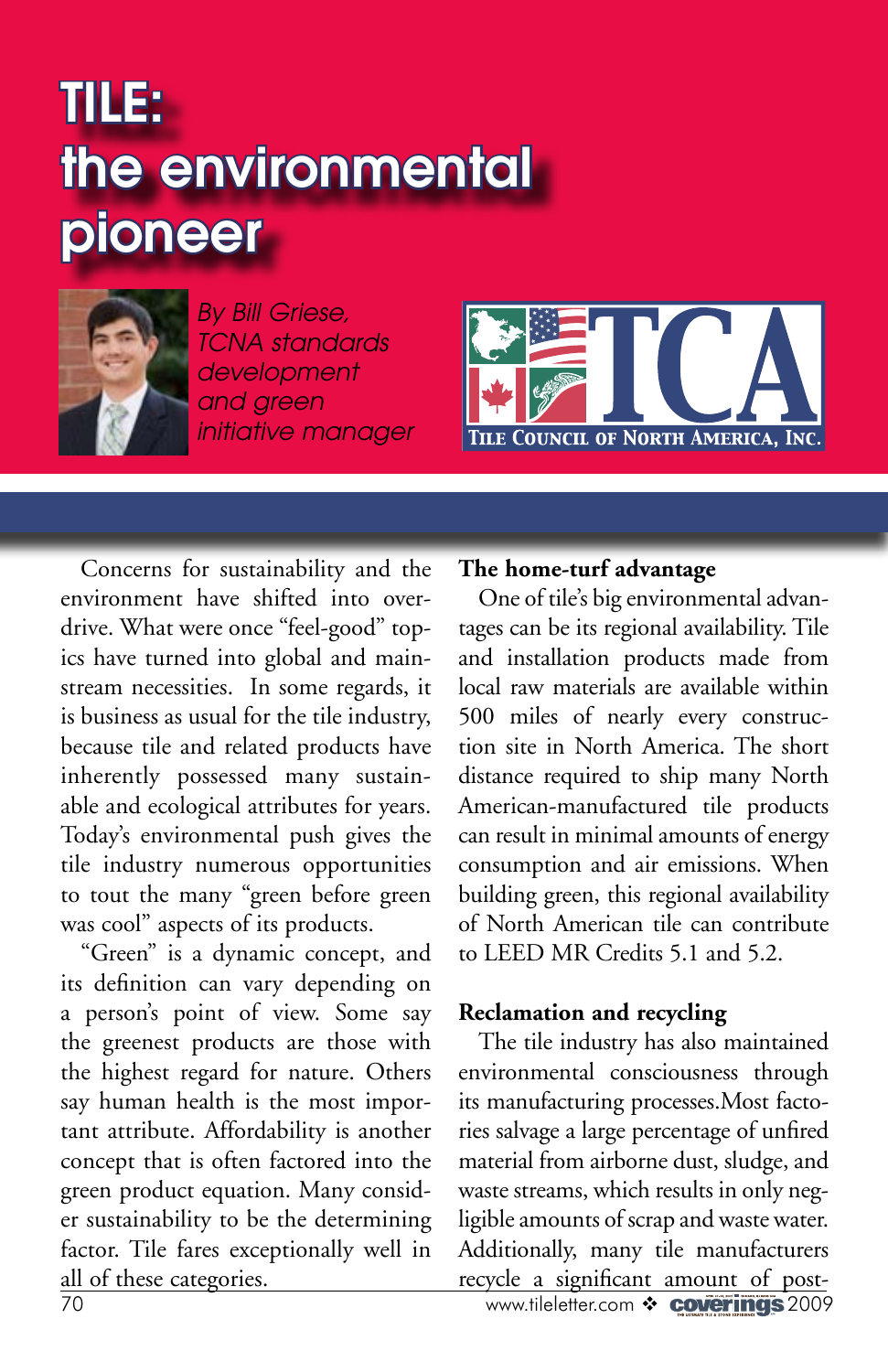consumer waste material in their production processes, which might include glass or various recycled aggregates. Manufacturers of installation materials use a wide variety of recycled material in their products, ranging from recycled rubber to calcium sulfate from power plant coal scrubbers. Both post and preconsumer recycled content in ceramic tile and related installation materials can contribute towards points in LEED projects via MR Credits 4.1 and 4.2.

#### **Exterior benefits**

The outdoor use of tile is also an ecological practice. A naturally durable product, most tiles are fade-, frost-, and fire-resistant, making them superior options for external facades. Some tile facades are ventilated, creating an air pocket system that evacuates warm air in the summer and keeps insulation dry in the winter. Though not yet widespread in the U.S., the use of tile as a thermal barrier can increase the energy efficiency of a building. In addition to facades, tile is an environmentally preferable product for use on driveways, sidewalks, courtyards, and parking lots. Tile products tend to have higher solar reflectance indices than traditional paving materials, and can assist in lowering the heat island effect (thermal gradient differences between developed and undeveloped areas). The use of tile on site hardscapes can contribute towards the acquisition of LEED SS Credit 7.1.

### **Breathe easy with tile**

Another characteristic of environmentally preferable products is based on a consumer-driven emphasis on indoor air quality. Tile and related installation materials are conducive to clean and healthy indoor air. Since tile is fired at high temperatures, there are no volatile organic compounds (VOCs) that can be released into breathable air. Being VOC-free, tile can contribute towards LEED EQ Credit 4.3. Tile is also a hypoallergenic surface covering that is inhospitable to dust mites, mold, germs, and bacteria. It is easily cleaned, often with warm water only, and harsh chemicals are generally not needed.

Low and zero VOC tile adhesives are available from grout and mortar manufacturers. For LEED projects, the use of low-emitting tile adhesives can contribute towards LEED EQ Credit 4.1. Furthermore, many grout and mortar manufacturers have incorporated dustfree technology into their products. This, in conjunction with little to no VOCs, results in cleaner job sites and healthier work and living conditions.

## **Lifecycle cost benefits**

Cost savings are yet another reason why tile is routinely preferred over other surface coverings. Per square foot, tile is the least expensive long term option of all floor coverings. It costs less to maintain, and



*More information on the environmental benefits of ceramic tile can be found in "Tile is the Natural Choice," available in the 2009 TCA Handbook.*